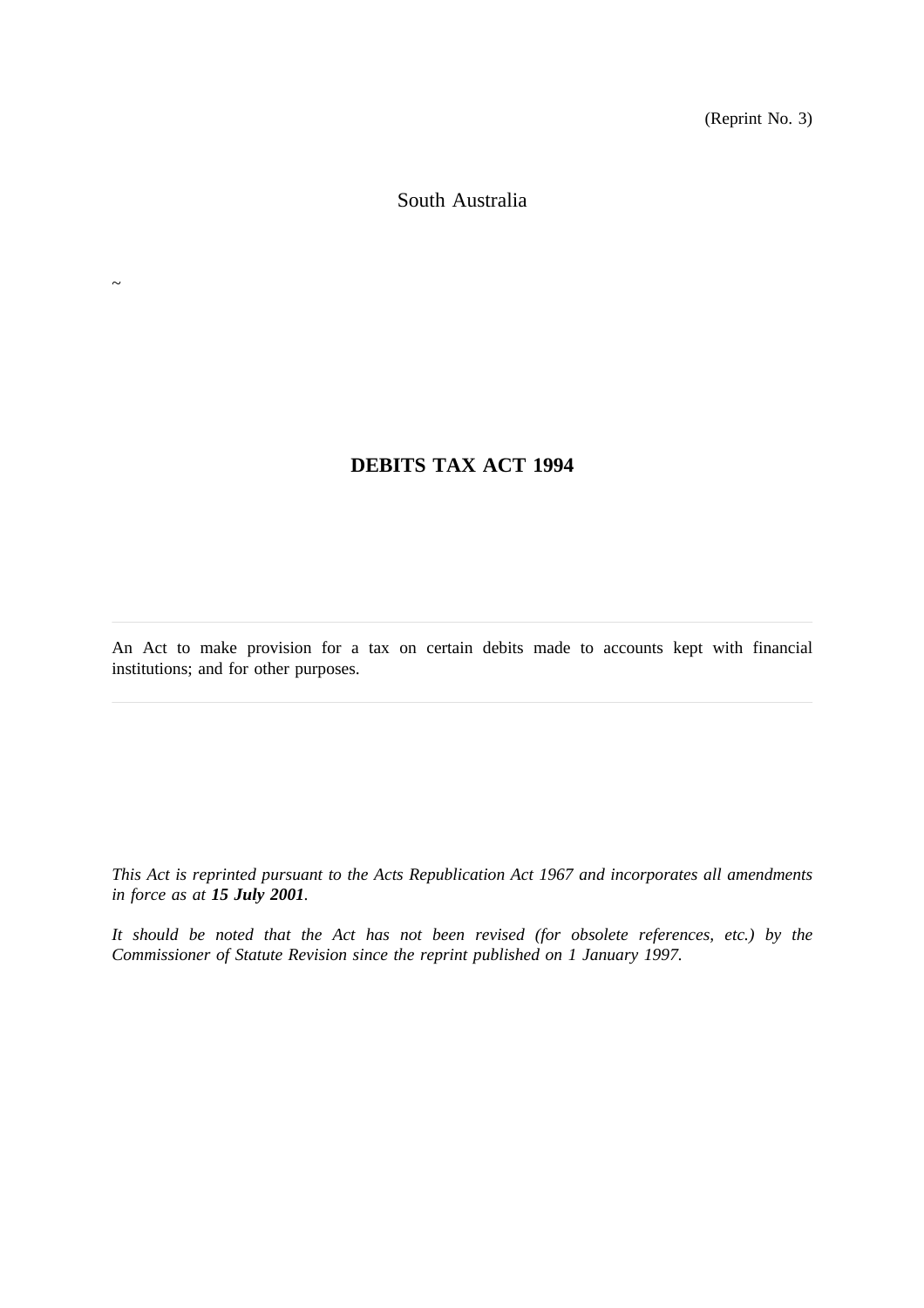# **DEBITS TAX ACT 1994**

being

Debits Tax Act 1994 No. 13 of 1994 [Assented to 12 May 1994]<sup>1</sup>

as amended by

Statutes Amendment (Taxation Administration) Act 1996 No. 82 of 1996 [Assented to 5 December 1996]<sup>2</sup> Statutes Amendment (Financial Institutions) Act 1999 No. 41 of 1999 [Assented to 5 August 1999]<sup>3</sup> Statutes Amendment (Corporations) Act 2001 No. 23 of 2001 [Assented to 14 June 2001]<sup>4</sup>

- <sup>2</sup> Came into operation 1 January 1997: *Gaz*. 19 December 1996, p. 1924.
- <sup>3</sup> Part 2 (ss.  $4 \& 5$ ) came into operation 1 December 1998: s. 2.<br><sup>4</sup> Part 13 (s. 72) came into operation 15 July 2001 (being
- **<sup>4</sup> Part 13 (s. 72) came into operation 15 July 2001 (being the day on which the** *Corporations Act 2001* **of the Commonwealth came into operation:** *Commonwealth of Australia Gazette* **No. S 285, 13 July 2001):** *Gaz***. 21 June 2001, p. 2270.**

*NOTE:*

- *Asterisks indicate repeal or deletion of text.*
- *Entries appearing in bold type indicate the amendments incorporated since the last reprint.*
- *For the legislative history of the Act see Appendix.*

 $\frac{1}{2}$  Came into operation 1 July 1994: s. 2.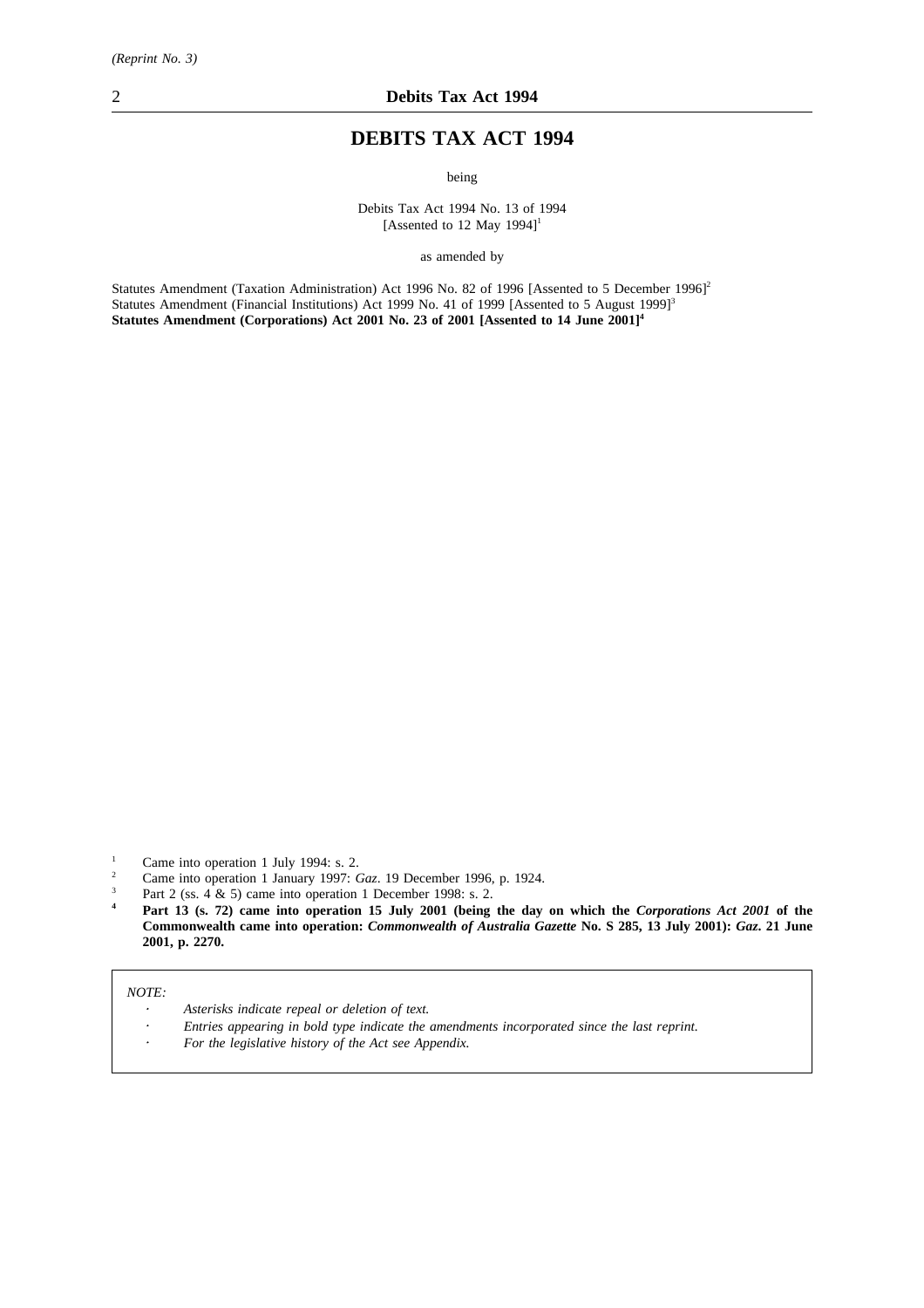### **SUMMARY OF PROVISIONS**

#### **PART 1 PRELIMINARY**

- 1. Short title
- 2. Commencement<br>3. Definitions
- 3. Definitions<br>4. Deemed sep
- Deemed separate debits
- 5. Taxation Administration Act

#### **PART 2 IMPOSITION AND AMOUNT OF TAX**

- 8. Imposition of tax
- 9. Amount of tax

#### **PART 3 LIABILITY TO TAX**

- 10. Liability to tax
- 11. When tax payable<br>12. Recovery of tax by
- 12. Recovery of tax by financial institutions<br>13. Certificates of exemption from tax
- Certificates of exemption from tax
- 14. Offences relating to certificates of exemption

#### **PART 4**

#### **RETURNS AND REFUNDS**

- 15. Returns in respect of taxable debits<br>16. Refund of amounts incorrectly paid
- 16. Refund of amounts incorrectly paid<br>17. Refunds of tax paid on excluded de
- Refunds of tax paid on excluded debits

# **PART 8**

### **MISCELLANEOUS**

- 44. Return in relation to exempt accounts<br>53. Regulations
- **Regulations**

#### **SCHEDULE**

*Amount of tax*

#### **APPENDIX LEGISLATIVE HISTORY**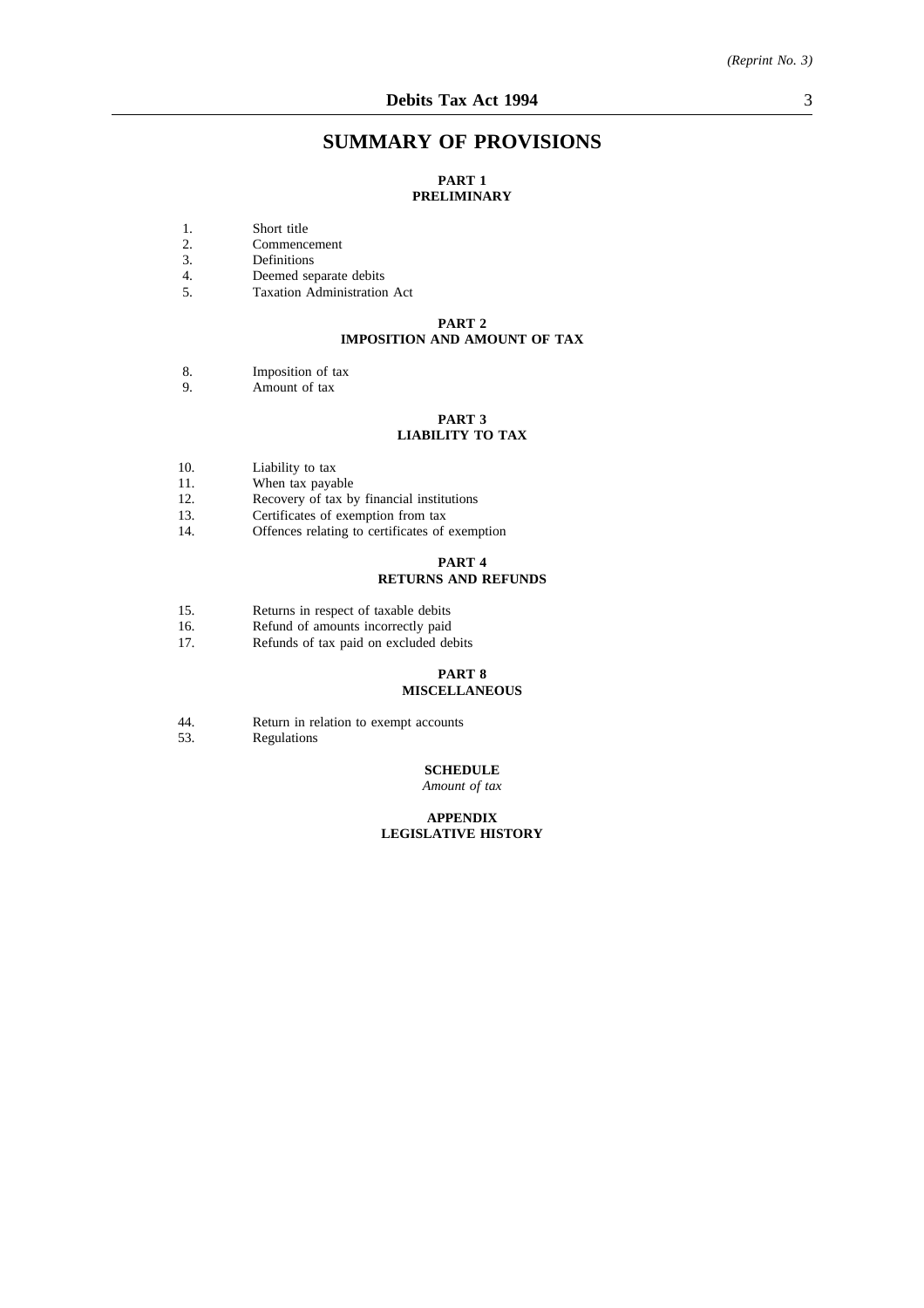**The Parliament of South Australia enacts as follows:**

### **PART 1 PRELIMINARY**

### **Short title**

**1.** This Act may be cited as the *Debits Tax Act 1994*.

#### **Commencement**

**2.** This Act will come into operation on 1 July 1994.

#### **Definitions**

**3.** (1) In this Act—

"**account**" means—

*(a)* an account kept with a financial institution, being an account to which payments by the financial institution in respect of cheques drawn on the financial institution by the account holder, or by any one or more of the account holders, may be debited; or

\*\*\*\*\*\*\*\*\*\*

"**account holder**" means the person in whose name, or either or any of the persons in whose names, the account is kept;

"**account transaction**", in relation to an account, means—

*(a)* the payment of a cheque; or

\*\*\*\*\*\*\*\*\*\*

*(c)* the doing of any other act or thing,

that will result in the making of a debit to that account;

"**assessment**" means an assessment or reassessment by the Commissioner under Part 3 of the *Taxation Administration Act 1996*;

"**certificate of exemption**" means a certificate under section 13;

"**cheque**" has the same meaning as in the *Cheques Act 1986* of the Commonwealth;

"**Commissioner**" means the person appointed or acting as the Commissioner of State Taxation, and includes a person appointed or acting as a Deputy Commissioner of State Taxation (*see Part 9 of the Taxation Administration Act 1996*);

"**company**" means a body corporate, a partnership or any other unincorporated association or body of persons;

"**eligible debit**" means a debit (other than an excluded debit or an exempt debit) made to an account;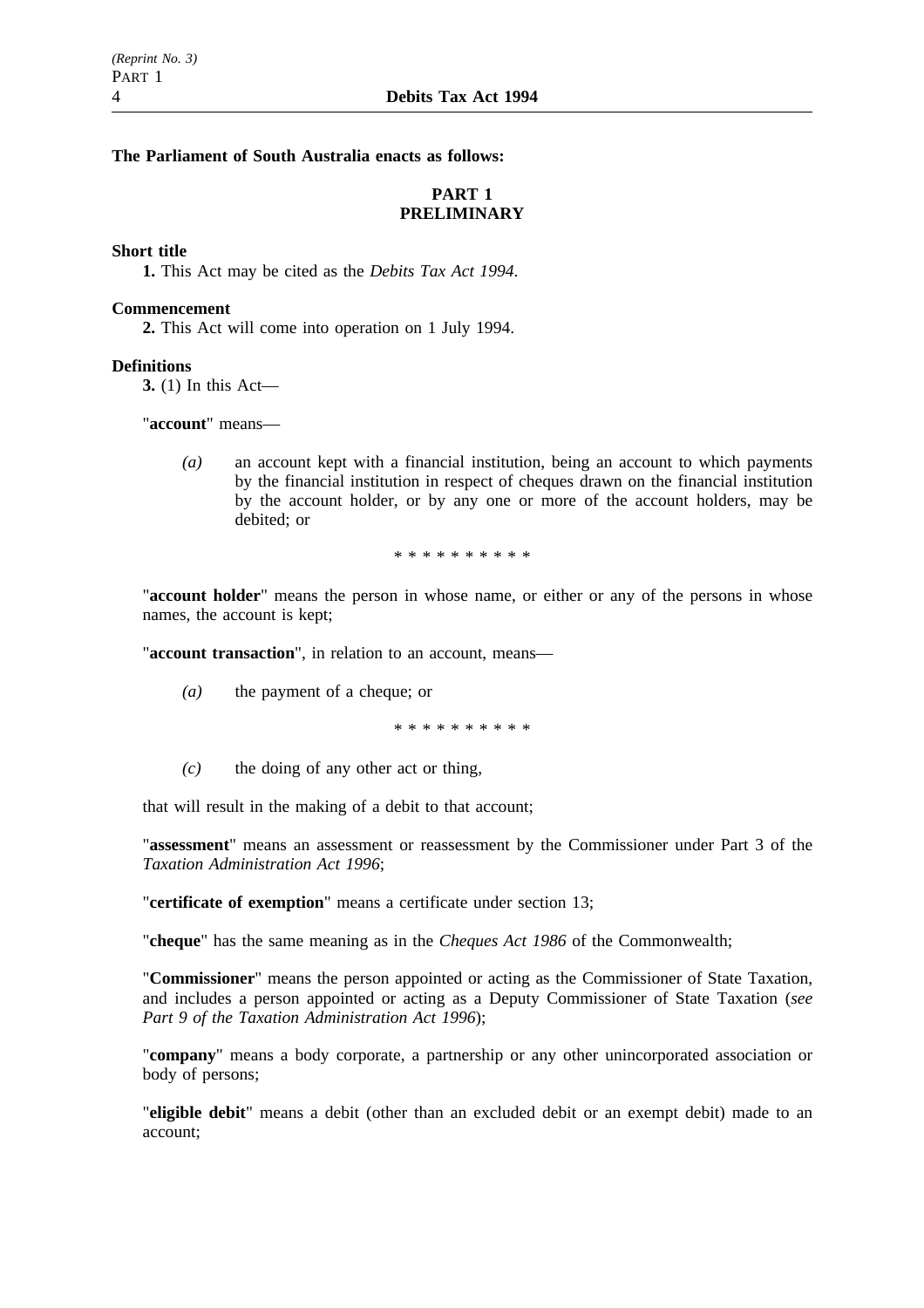"**excepted goods**", in relation to a Department, authority, corporation or body, means goods, or goods included in a class of goods, that are declared by the regulations to be excepted goods;

"**excepted services**", in relation to a Department, authority, corporation or body, means services, or services included in a class of services, that are declared by the regulations to be excepted services;

"**excluded debit**" means a debit—

- *(a)* made to an account kept with a financial institution in the name of—
	- (i) the Governor-General or the Governor of a State; or
	- (ii) a government of a country other than Australia; or
	- (iii) a person who, but for section 10(3), would be entitled to exemption from the tax by virtue of any other law of the State of South Australia, being a debit made in relation to a transaction or transactions carried out by or on behalf of the person for purposes related wholly and exclusively to the person's private or domestic affairs, other than purposes related to activities that constitute the carrying on of a business by that person in Australia; or
	- (iv) an organisation other than—
		- (A) a Department of the Government of the Commonwealth or of a State or Territory; or
		- (B) an authority of the Commonwealth or of a State or Territory; or
		- (C) a council within the meaning of the *Local Government Act 1934*,

that, but for section  $10(3)$ , would be entitled to exemption from the tax by virtue of any other law of the State of South Australia, being a debit made in relation to a transaction or transactions carried out by or on behalf of the organisation wholly or exclusively in engaging in its official activities; or

- (v) any of the following:
	- (A) a public benevolent or a religious institution;
	- (B) a public hospital or a hospital that is carried on by an association or other body of persons otherwise than for purposes of profit or gain to the individual members of that association or other body;
	- (C) a university, a government college or government school, or a college or school that is carried on by an association or other body of persons otherwise than for purposes of profit or gain to the individual members of that association or other body,

being a debit made in relation to a transaction or transactions carried out by or on behalf of the institution, hospital, university, college or school, as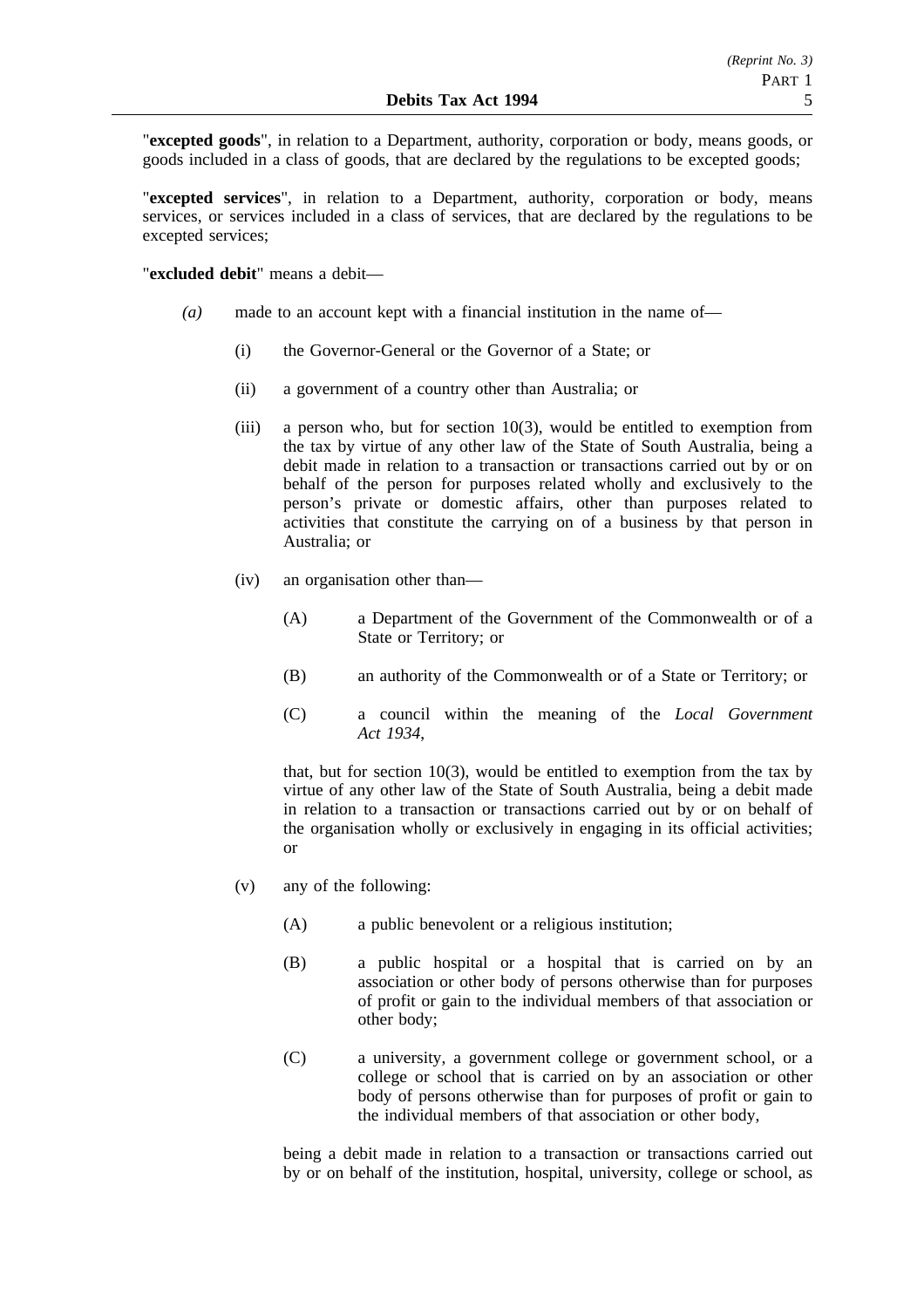the case may be, wholly and exclusively in furtherance of its objects; or

- (vi) a society, institution or organisation that has been established, and is carried on, wholly and exclusively for the purpose of raising money for, or otherwise promoting the interests of, a specified institution, hospital, university, college or school referred to in subparagraph (v), being a debit made in relation to a transaction or transactions carried out by or on behalf of that society, institution or organisation wholly and exclusively in furtherance of its objects; or
- (vii) any of the following:
	- (A) a Department of the Government of the Commonwealth or of a State or Territory;
	- (B) an authority of the Commonwealth or of a State or Territory;
	- (C) a council within the meaning of the *Local Government Act 1934*,

other than such a Department, authority, corporation or body the sole or principal function of which is to carry on an activity in the nature of a business (whether or not for profit), not being a debit made in relation to a transaction or transactions entered into by or on behalf of the Department, authority, corporation or body in connection with the carrying on of an activity (other than an activity that forms a minor or insignificant part of the functions of the Department, authority, corporation or body) in the nature of a business (whether or not for profit); or

- (viii) an authority of the Commonwealth, or of a State or Territory, that is prescribed for the purposes of this subparagraph; or
- (ix) an organisation that is established by an agreement to which Australia is a party and which obliges Australia to grant that organisation an exemption from the tax, being a debit made in relation to a transaction or transactions carried out by or on behalf of the organisation wholly and exclusively in engaging in its official activities; or
- (x) a person who holds an office in an organisation established by an agreement to which Australia is a party and which obliges Australia to grant the holder of that office an exemption from the tax, being a debit made in relation to a transaction or transactions carried out by or on behalf of the person for purposes related wholly and exclusively to his or her private or domestic affairs, other than purposes related to activities that constitute the carrying on of a business by that person in Australia; or
- *(b)* made to an account kept with a financial institution (in this paragraph called the "**account keeping institution**") in the name of another financial institution (in this paragraph called the "**account holding institution**") where—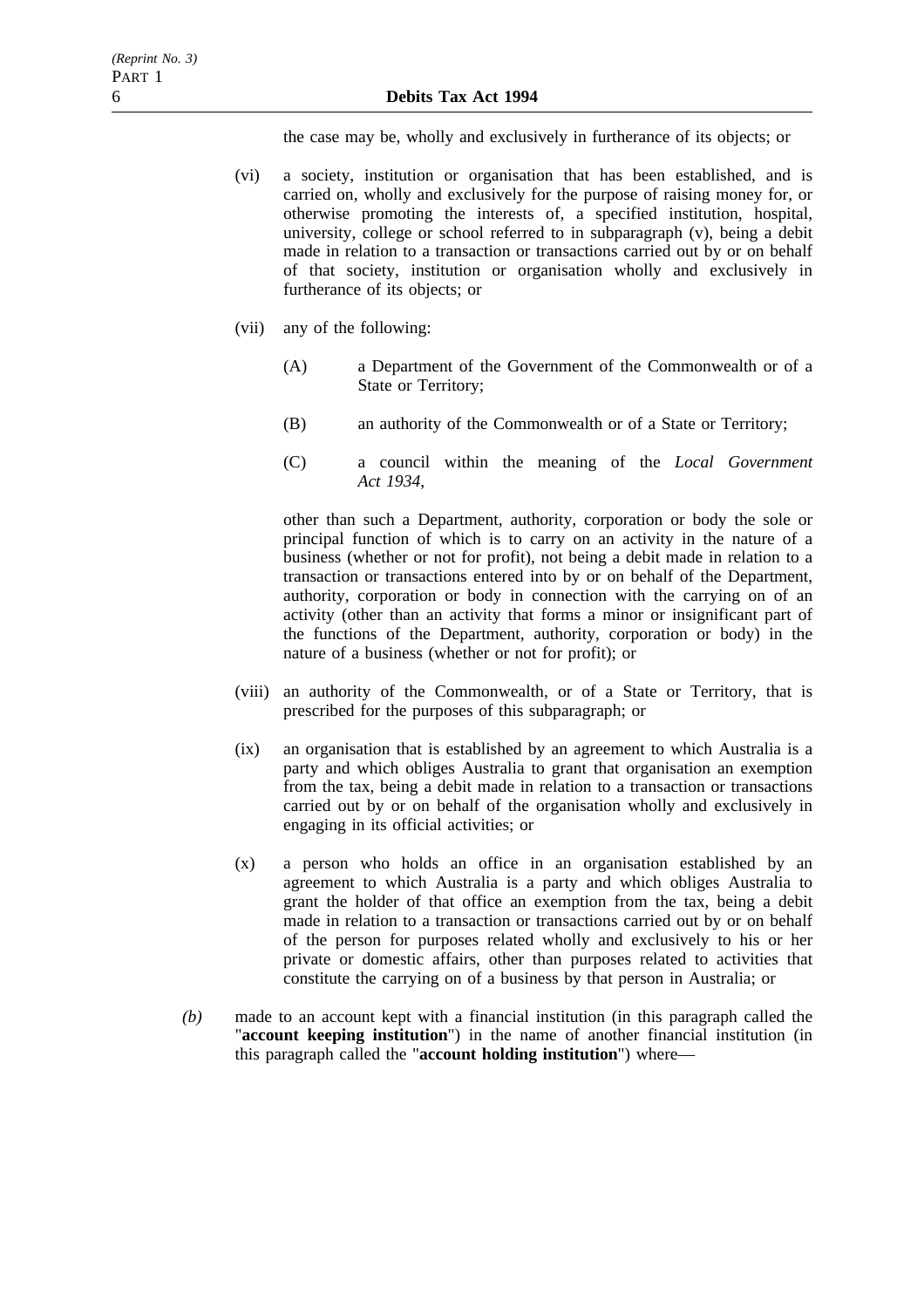- (i) either of the following conditions is satisfied:
	- (A) the business carried on by the account holding institution in South Australia consists wholly or principally of banking business;
	- (B) all debits made, or to be made, to the account are in connection with banking business carried on by the account holding institution in South Australia; and
- (ii) the debit is not in connection with a cheque drawn on the account keeping institution by the account holding institution where the cheque was, at a time when it was incomplete, delivered by the account holding institution to a customer under an agreement under which the customer was authorised to fill up the cheque; or
- *(c)* the tax in respect of which cannot be recovered from the account holder or account holders by the financial institution with which the account is kept; or
- *(d)* that is made to an account kept with a financial institution that is an "offshore banking unit" (within the meaning of Division 11A of Part III of the *Income Assessment Act 1936* of the Commonwealth), being a debit made in relation to an "offshore banking activity" (within the meaning of section 121B of that Act); or
- *(e)* that is included in a kind or class of debits that is prescribed for the purposes of this paragraph;

"**exempt account**" means an account kept in South Australia in respect of which a certificate of exemption is in force;

"**exempt debit**", in relation to an account, means a debit—

- *(a)* that is—
	- (i) made in error or to correct an error; or
	- (ii) required because of the dishonouring or stopping of a cheque; or
- *(b)* that is made for the purpose of deducting an amount under section 221 YHZC (1A) of the *Income Tax Assessment Act 1936* of the Commonwealth; or
- *(c)* that is made for the purpose of recovering from the account holder an amount equal to an amount of tax that the financial institution has paid or is liable to pay; or
- *(d)* that is made for the purpose of recovering from the account holder an amount in respect of an amount of duty paid or payable under the *Financial Institutions Duty Act 1983*; or
- *(e)* that is included in a kind or class of debits that is prescribed for the purposes of this paragraph;

"**financial institution**" has the same meaning as in the *Cheques Act 1986* of the Commonwealth;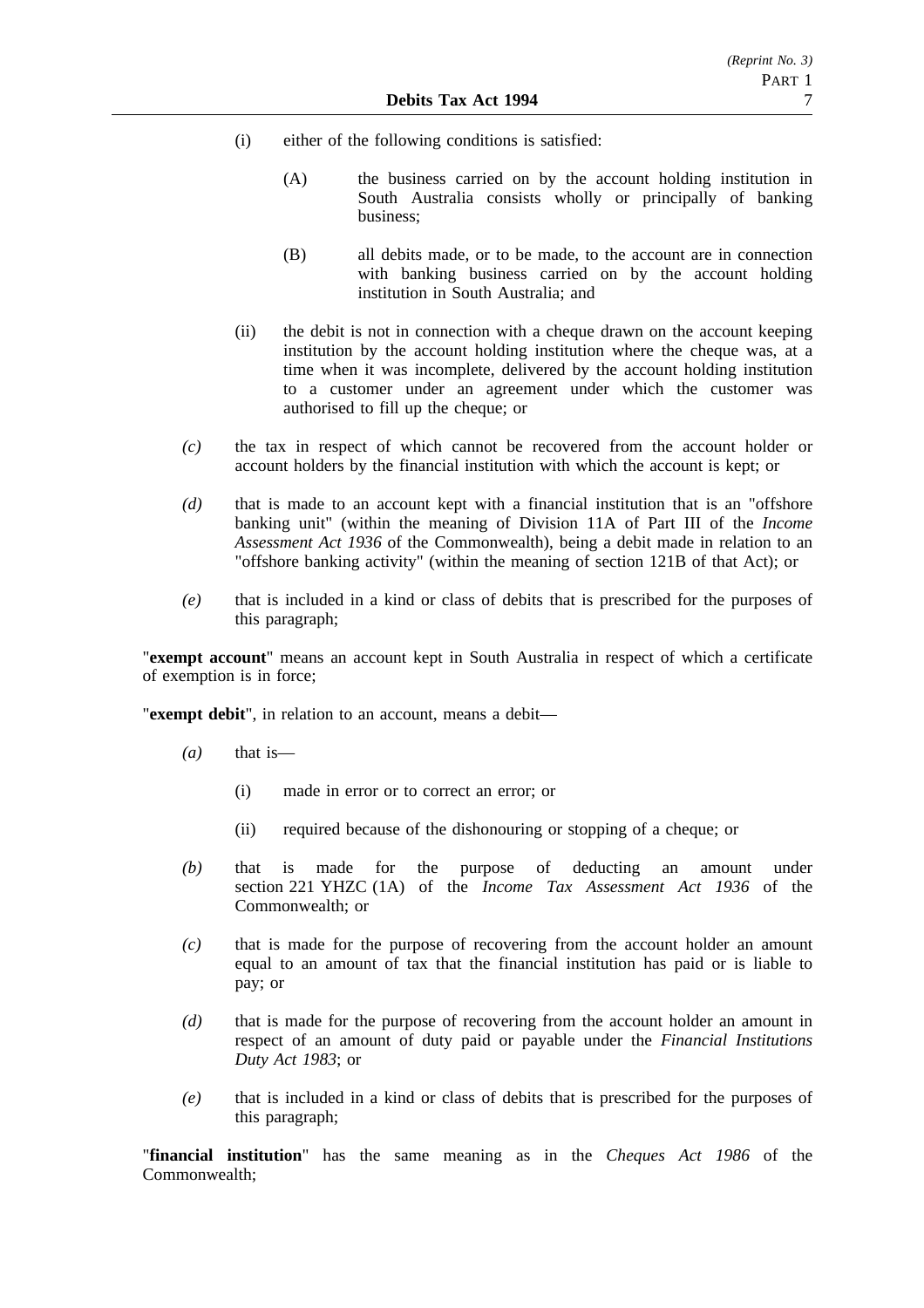"**goods**" includes water, gas and electricity;

"**incomplete**", in relation to a cheque, means wanting in a material particular necessary for the cheque to be, on its face, a complete cheque;

"**month**" means one of the 12 months of the year;

"**person**" includes—

- *(a)* a body politic; and
- *(b)* a body corporate; and
- *(c)* a partnership; and
- *(d)* any other unincorporated association or body of persons;

"**tax**" means tax imposed by this Act;

"**taxable account**" means an account (other than an exempt account) kept in South Australia;

"**taxable debit**" means a debit (other than an exempt debit) made to an account.

(2) For the purposes of this Act, a person is to be taken to have been a resident of South Australia at a particular time if—

- *(a)* in the case of a person other than a company—
	- (i) that person resided in South Australia at that time; or
	- (ii) except in the case where the Commissioner is satisfied that that person's permanent place of residence at that time was outside South Australia—that person was domiciled in South Australia at that time;
- *(b)* in the case of a company being a body corporate incorporated at that time under a law other than the *Corporations Act 2001* of the Commonwealth—
	- (i) the company was incorporated in South Australia at that time; or
	- (ii) if the company was incorporated outside South Australia at that time, at that time the company carried on business in South Australia and either—
		- (A) had its central management and control in South Australia; or
		- (B) had its voting power controlled by shareholders who were residents of South Australia; or
- *(ba)* in the case of a company being a body corporate incorporated at that time under the *Corporations Act 2001* of the Commonwealth—
	- (i) the company was, under that Act, taken to be registered in South Australia at that time; or
	- (ii) if the company was, under that Act, taken to be registered outside South Australia at that time, at that time the company carried on business in South Australia and either—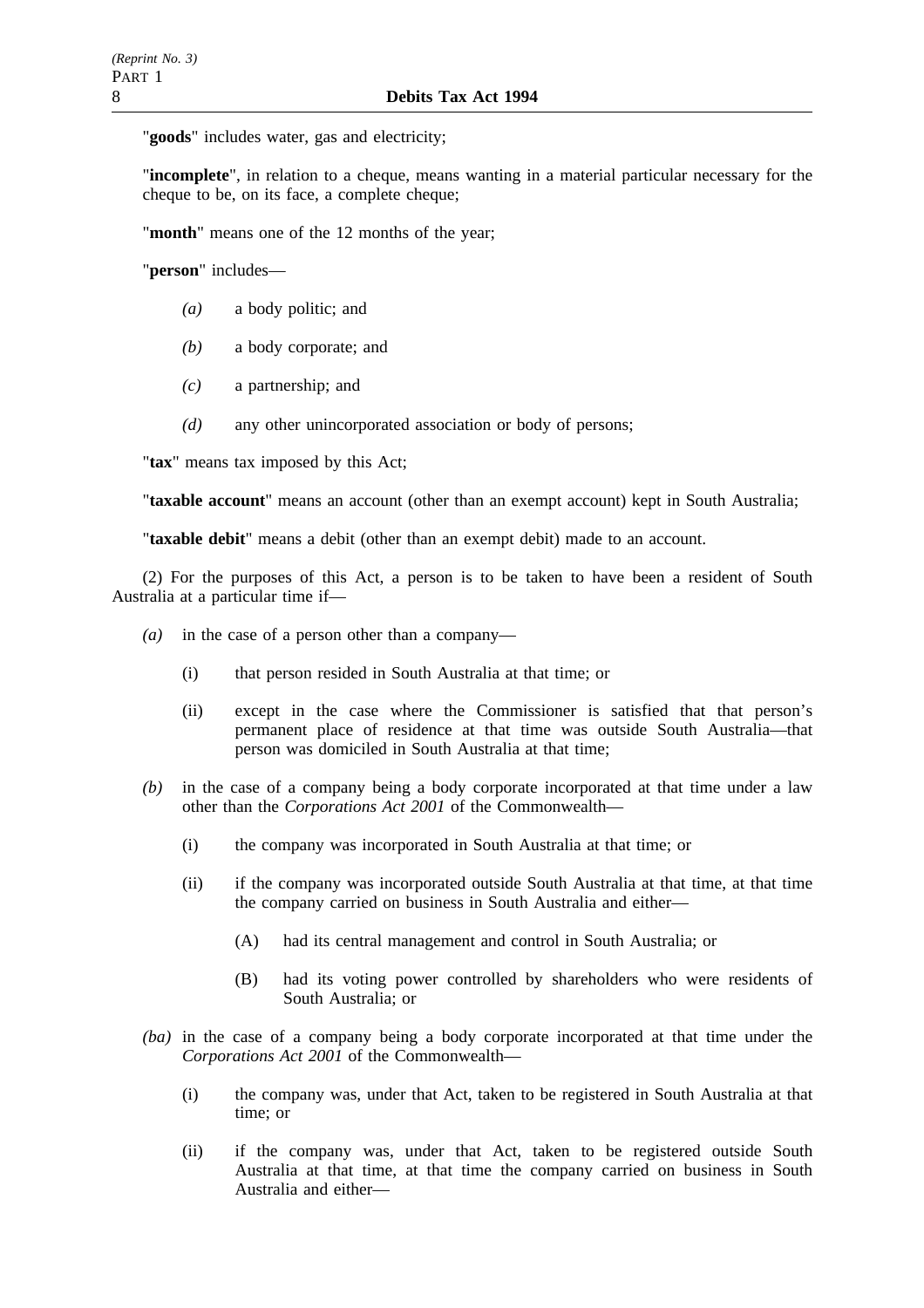- (A) had its central management and control in South Australia; or
- (B) had its voting power controlled by shareholders who were residents of South Australia; or
- *(c)* in the case of a company being a partnership or other unincorporated association or body of persons—any member of the partnership or other association or body was a resident of South Australia at that time.

(3) Where a debit made to an account is subsequently reversed, the debit is, for the purposes of this Act, to be taken to be, and to have always been, an exempt debit.

(4) For the purposes of this Act, if a Department, authority, corporation or body referred to in paragraph *(a)*(vii) of the definition of "**excluded debit**" in subsection (1) supplies goods (other than excepted goods) or provides services (other than excepted services) to the public for payment, the supply of those goods or the provision of those services by the Department, authority, corporation or body is to be taken to constitute the carrying on of an activity in the nature of a business by the Department, authority, corporation or body.

\*\*\*\*\*\*\*\*\*\*

- (6) Where—
- *(a)* this Act provides that an account holder or person is guilty of an offence; and
- *(b)* the account holder or person is a partnership or an unincorporated association or other body of persons,

that reference to the account holder or person is—

- *(c)* in the case of a partnership—to be read as a reference to each member of the partnership; and
- *(d)* in the case of another unincorporated association or other body of persons—to be read as a reference to each member of the committee of management of the association or body.

(7) Where a liability is imposed on a person, being a partnership or other unincorporated association or body of persons, to pay any tax or other amount under this Act or any penalty tax or interest under Part 5 of the *Taxation Administration Act 1996*, that liability is to be taken to be imposed jointly and severally on the persons who are the members of the partnership or other association or body at the time when the liability arises.

#### \*\*\*\*\*\*\*\*\*\*

(9) A reference in this Act to an account kept with a financial institution includes a reference to an account kept by way of withdrawable share capital in, or money deposited with, the institution.

\*\*\*\*\*\*\*\*\*\*

#### **Deemed separate debits**

**4.** For the purposes of this Act, a debit that, but for this section, would be a single debit made to an account in respect of two or more account transactions is to be treated as being separate debits in relation to each of those account transactions.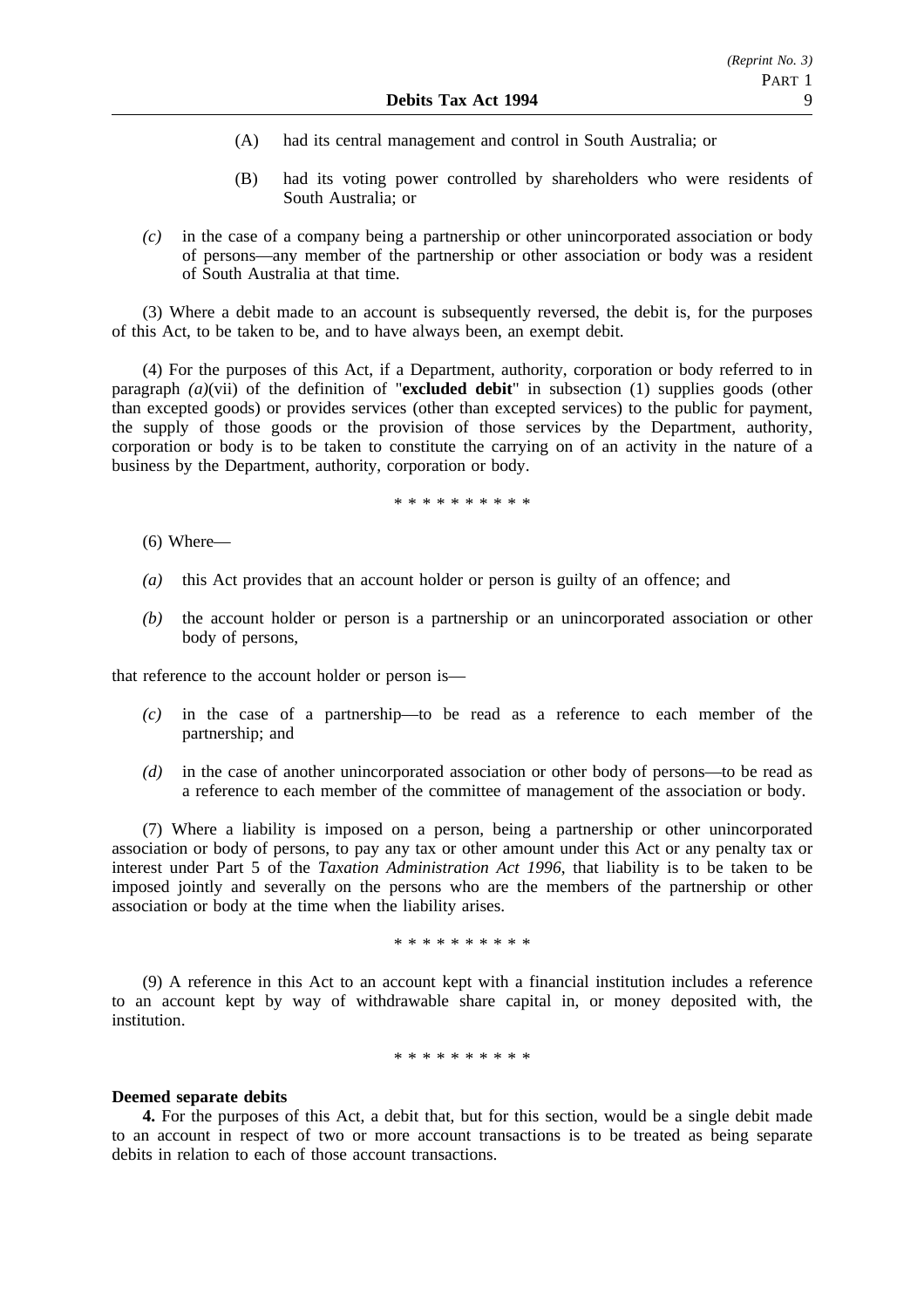### **Taxation Administration Act**

**5.** This Act should be read together with the *Taxation Administration Act 1996* which makes provision for the administration and enforcement of this Act and other taxation laws.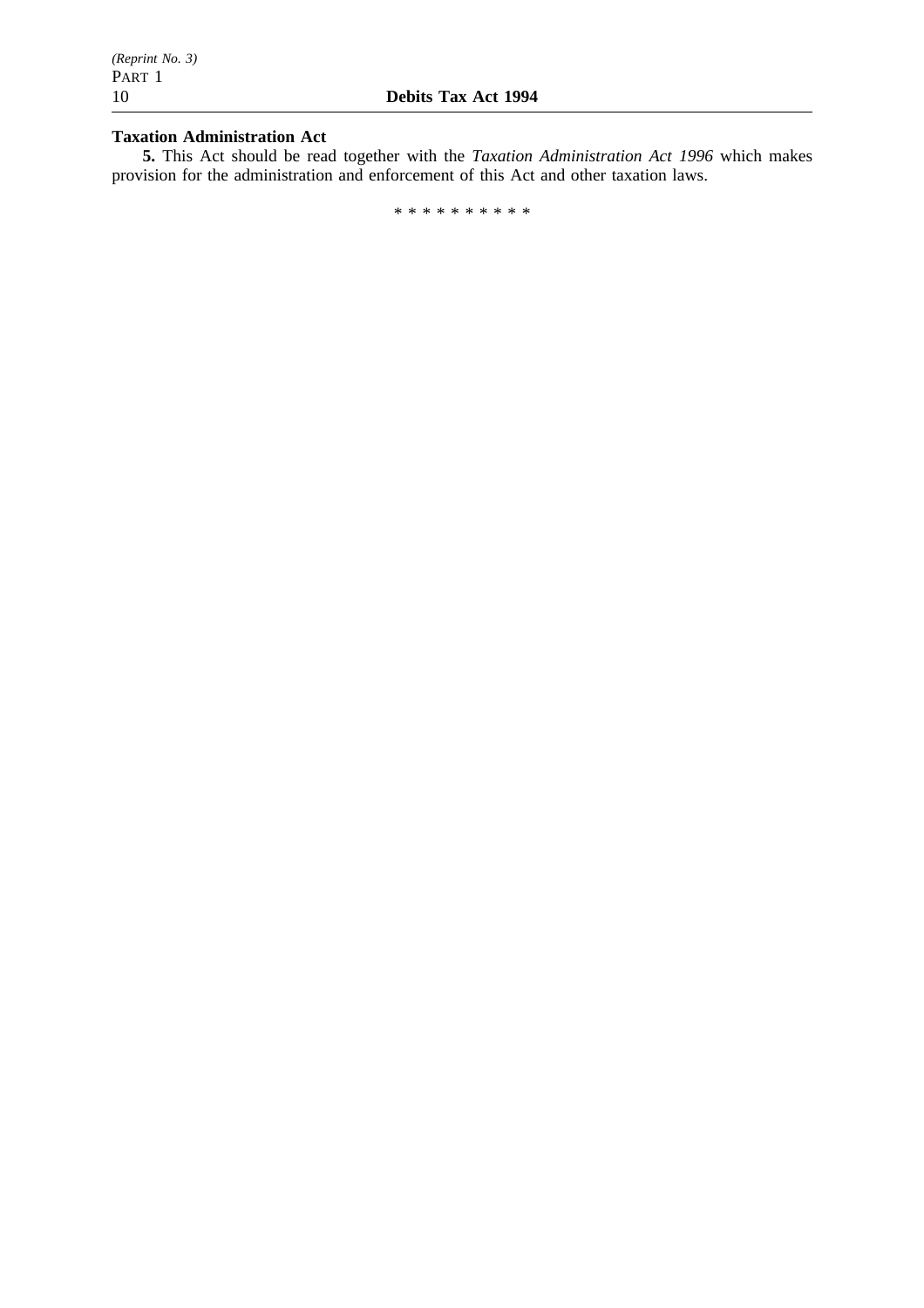### **PART 2 IMPOSITION AND AMOUNT OF TAX**

#### **Imposition of tax**

**8.** (1) Tax is imposed in respect of—

- *(a)* each taxable debit of not less than \$1 made to a taxable account; and
- *(b)* each eligible debit of not less than \$1 made to an exempt account; and
- *(c)* each eligible debit of not less than \$1 made to an account kept outside South Australia if—
	- (i) at the time when the debit is made, the person in whose name, or either or any of the persons in whose names, the account is kept is a resident of South Australia; and
	- (ii) it would be concluded that the account was used in connection with the transaction that resulted in the debit for the purpose, or for purposes that included the purpose, of enabling—
		- (A) the person in whose name, or either or any of the persons in whose names, the account is kept; or
		- (B) any other person,

to avoid liability for payment of the tax that would have been imposed if the debit that resulted from that transaction had been made to an account kept in South Australia.

(2) A reference in this section to a debit made to an account kept outside South Australia includes a reference to a debit made to an account (in this subsection called a "**customer's account**") kept outside South Australia with a building society, credit union or similar body (including an account kept by way of withdrawable share capital in, or money deposited with, the body) where—

- *(a)* another account is kept with a financial institution in the name of the body; and
- *(b)* the customer's account has characteristics such that a cheque may be drawn on the financial institution by the body and, at a time when it is incomplete, be delivered by the body to a customer under an agreement under which—
	- (i) the customer is authorised to fill up the cheque; and
	- (ii) the body is authorised, for the purpose of making a payment to the financial institution to enable the financial institution to honour the cheque, to debit the customer's account.

(3) The conclusion referred to in subsection  $(1)(c)(ii)$  may not be drawn if, under a law of the place where the account is kept, the person concerned would be liable, in relation to the use of the account, to pay tax of a similar kind to the tax imposed by this section.

#### **Amount of tax**

**9.** The amount of tax in respect of a taxable debit or eligible debit is the amount set out in Column 2 of the schedule opposite to the reference in Column 1 of the schedule to the range of amounts within which the amount of that debit is included.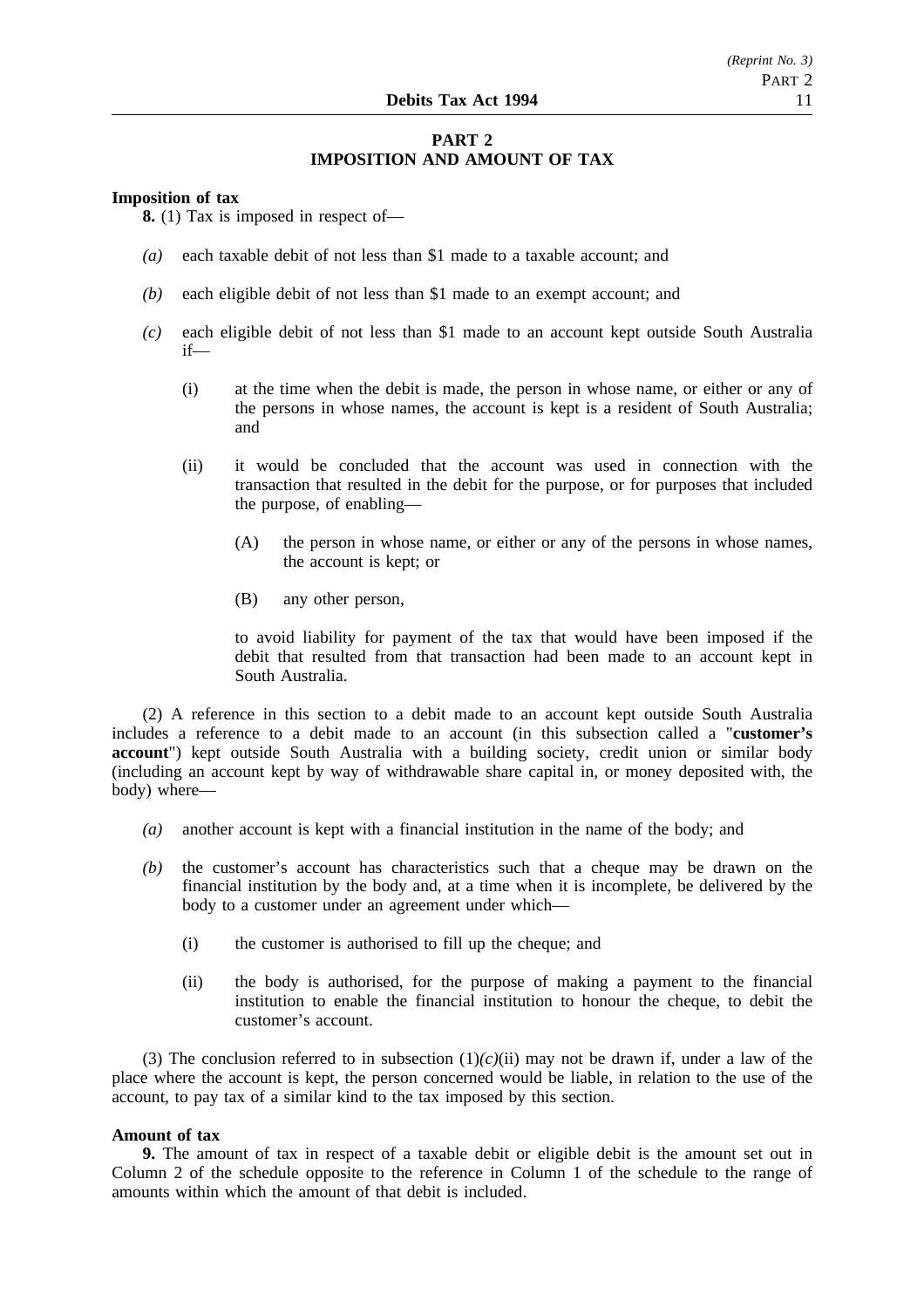### **PART 3 LIABILITY TO TAX**

#### **Liability to tax**

**10.** (1) A financial institution with which a taxable account is kept and the account holder (or, if there are two or more account holders, those account holders) are jointly and severally liable to pay the tax imposed by this Act on a taxable debit made to the account.

(2) The account holder of an account other than a taxable account is liable (or, if there are two or more account holders, those account holders are jointly and severally liable) to pay the tax imposed by this Act on an eligible debit made to the account.

(3) A law, or a provision of a law, that purports to exempt a person from liability to pay a tax which could be taken to include tax imposed by this Act is not to be construed as exempting that person from liability to pay tax imposed by this Act unless that law or provision expressly exempts a person from liability to pay tax imposed by this Act.

#### **When tax payable**

**11.** (1) Tax payable on a taxable debit to a taxable account must be paid not later than 14 days after the end of the month during which the debit was made to the account.

(2) The amount specified in an assessment by the Commissioner as tax payable on an eligible debit to an account other than a taxable account must be paid not later than the day specified in the assessment, being a day not less than 14 days—

- *(a)* after the day on which the assessment is served on the person or persons liable to pay the tax; or
- *(b)* if there are two or more persons liable to pay the tax and the assessment is served on them on different days—after the earlier or earliest of those days.

### **Recovery of tax by financial institutions**

**12.** (1) Where a financial institution pays tax in respect of a taxable debit made to a taxable account kept with the financial institution, the account holder is liable (or, if there are two or more account holders, those account holders are jointly and severally liable) to pay to the financial institution an amount equal to that tax and the financial institution may recover that amount from that account holder (or from either or any of those account holders) as a debt due to the financial institution by action in a court of competent jurisdiction.

(2) An account holder is not (or account holders are not) liable to pay to a financial institution under subsection (1) an amount in respect of an amount of tax that the Commissioner has refunded to the financial institution.

(3) A financial institution may debit an account with an amount that the account holder is (or the account holders are) liable to pay to the financial institution under subsection (1).

(4) Where a financial institution would, but for this section, have power to enter into an agreement or arrangement with the account holder or account holders of a taxable account kept with the financial institution under which the financial institution would be entitled to recover from the account holder or account holders, whether by debiting the account or otherwise, amounts equal to amounts of tax that the financial institution is or becomes liable to pay in respect of taxable debits that have been or are made to that account, nothing in this section prevents the financial institution from entering into such an agreement or arrangement.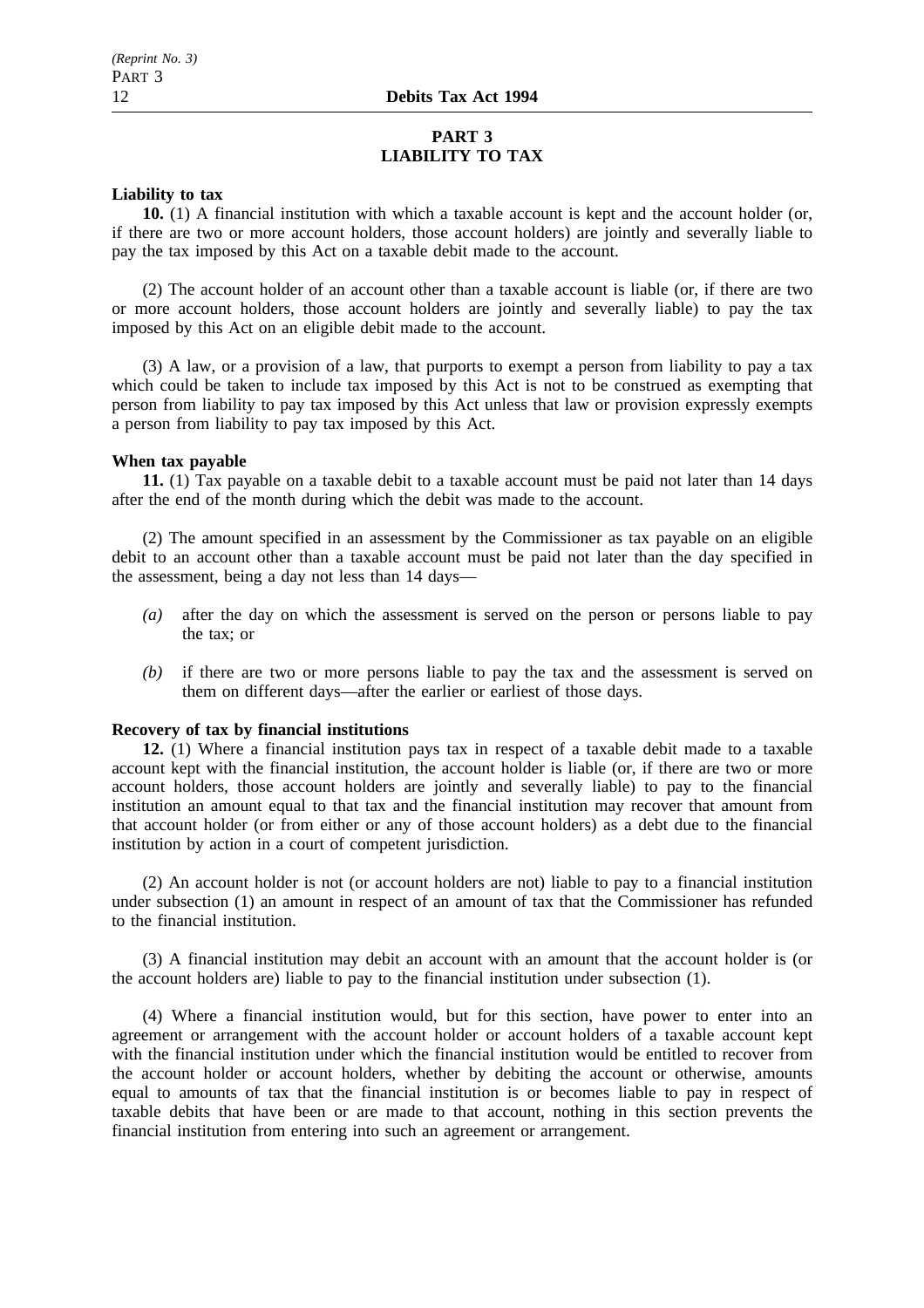#### **Certificates of exemption from tax**

**13.** (1) Where an account holder in respect of an account kept in South Australia applies to the Commissioner in accordance with this section for the issue of a certificate of exemption in relation to the account—

- *(a)* if the Commissioner is satisfied that all debits made, or to be made, to the account are, or are likely to be, either excluded debits or exempt debits—the Commissioner must issue a certificate of exemption in relation to the account; or
- *(b)* if the Commissioner is not so satisfied—the Commissioner must refuse the application and must cause notice in writing of the decision in relation to the application to be served, by post or otherwise, on the person who made the application.

(2) A certificate of exemption remains in force until the expiration of the day specified in the certificate as the day of expiry of the certificate or, if no day is specified as the day of expiry of the certificate, until the certificate ceases to be in force by virtue of subsection (6).

- (3) Where the Commissioner—
- *(a)* is notified by the account holder, or either or any of the account holders, of an exempt account that an eligible debit has been, or is to be, made to the account; or
- *(b)* becomes satisfied that an eligible debit has been, or is to be, made to an exempt account,

the Commissioner has a discretionary power to revoke the certificate by notice in writing.

- (4) Subject to subsection (5), where—
- *(a)* an eligible debit has been made to an exempt account; or
- *(b)* the account holder (or one or more of the account holders) of an exempt account expects (or expect) that an eligible debit will be made to the exempt account within the ensuing period of 30 days,

the account holder (or each of the account holders) of the exempt account must, within 7 days, notify the Commissioner in writing accordingly.

Maximum penalty: \$10 000.

(5) Where—

- *(a)* there are two or more account holders of an exempt account; and
- *(b)* one of those account holders notifies the Commissioner in accordance with subsection (4) of an eligible debit to, or expected to be made to, the exempt account,

the other account holder (or account holders) are not required to notify the Commissioner under that subsection of the eligible debit.

(5a) If the Commissioner is not notified of the making of an eligible debit to an exempt account as required under subsection (4), then, for the purposes of Part 5 of the *Taxation Administration Act 1996*—

*(a)* that failure is to be taken to have been a tax default; and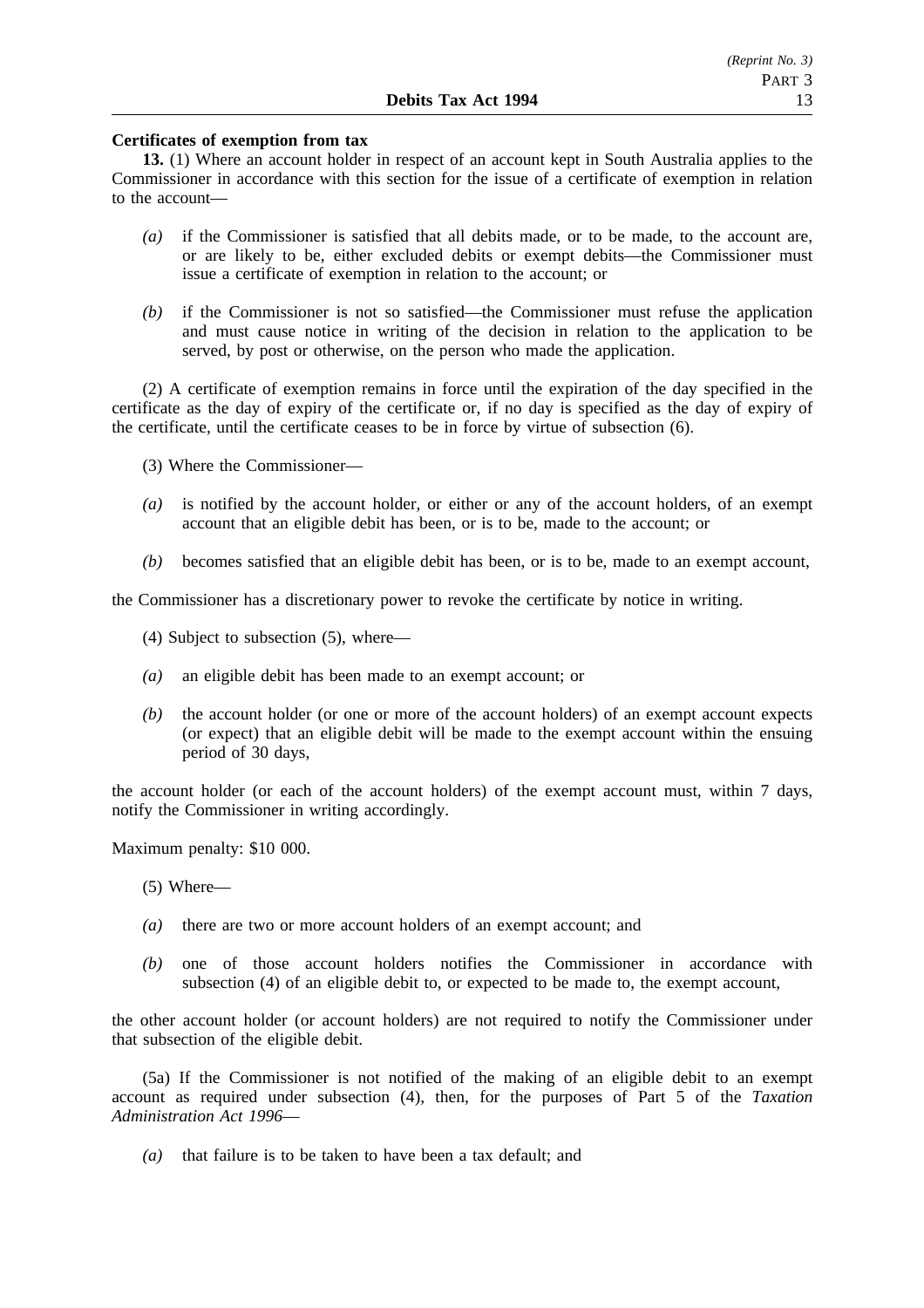*(b)* interest and penalty tax (if any) are to be calculated by reference to the tax payable on the eligible debit as if it had been required to be paid within 7 days after the eligible debit was made to the exempt account.

(6) Where the Commissioner has revoked a certificate of exemption in relation to an account, the Commissioner must serve notice of that revocation—

- *(a)* on the account holder (or, if there are two or more account holders, on each of them); and
- *(b)* on the financial institution with which the account is kept,

and, despite the fact that any day of expiry shown on the certificate has not occurred, the certificate ceases to be in force in relation to the account when the notice is served on the financial institution.

(7) An application made for the issue of a certificate of exemption must be in writing and the person making the application must furnish such information as the Commissioner requires in connection with the consideration of that application.

### **Offences relating to certificates of exemption**

**14.** (1) A person must not—

- *(a)* forge a certificate or utter a certificate knowing it to be forged; or
- *(b)* without lawful authority, alter or sign a certificate; or
- *(c)* deliver a document (not being a certificate) that purports to be a certificate; or
- *(d)* knowingly represent that a certificate is in respect of an account other than the account in respect of which the certificate was issued.

Maximum penalty: \$10 000 or imprisonment for 2 years, or both.

(2) In subsection  $(1)$ —

"**certificate**" means a certificate of exemption.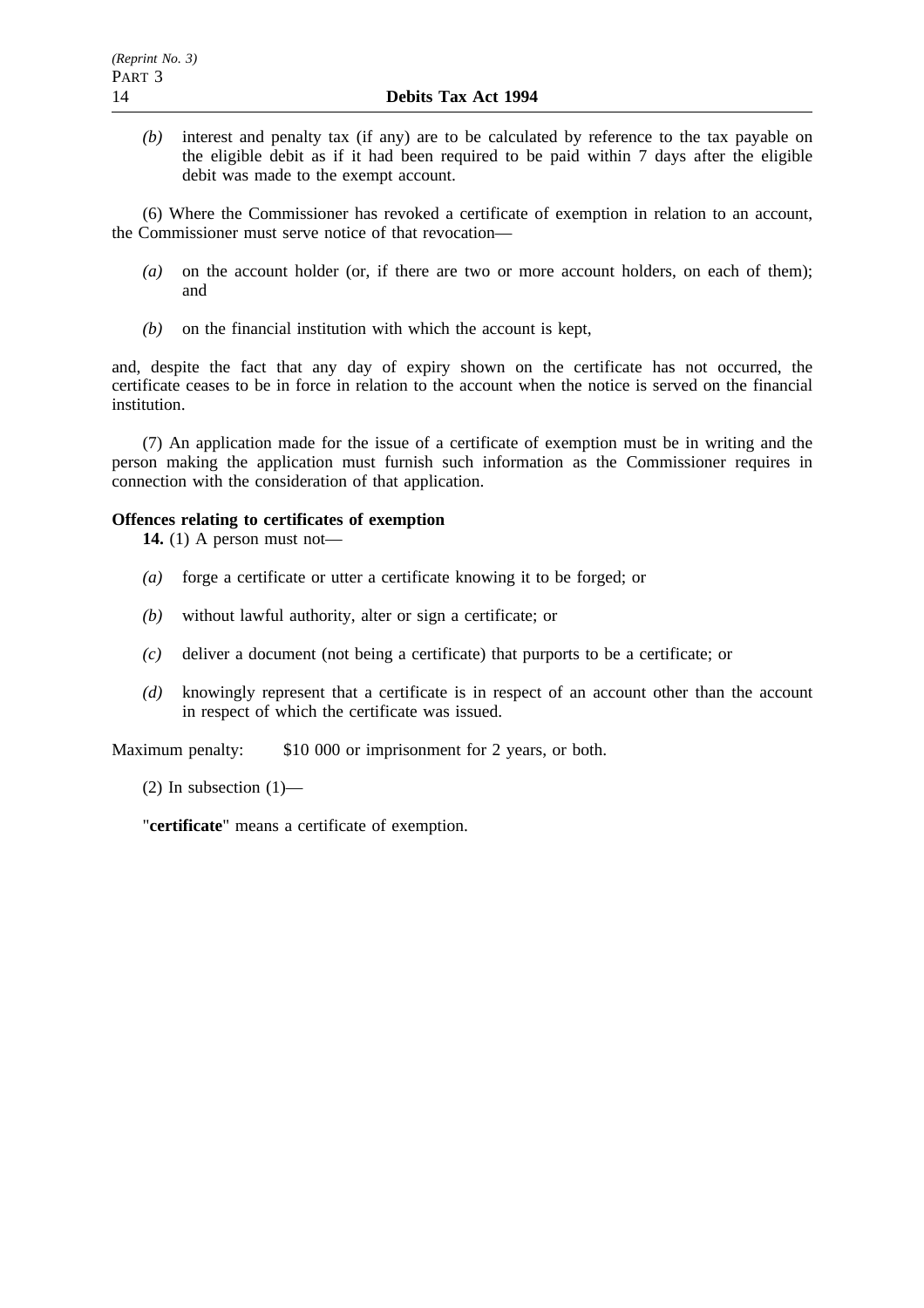### **PART 4 RETURNS AND REFUNDS**

#### **Returns in respect of taxable debits**

**15.** (1) If, in any month, a taxable debit is made to a taxable account kept with a financial institution, the financial institution must, not later than 14 days after the end of that month or such later date as the Commissioner allows, lodge with the Commissioner a return, or, where subsection (2) applies, returns, relating to all taxable debits made during that month to taxable accounts kept with the financial institution.

(2) A financial institution may, with the consent of the Commissioner, lodge separate returns under subsection (1) in relation to taxable debits made to taxable accounts kept with a particular branch or branches of the financial institution.

(3) Where the Commissioner has reason to believe that an account holder is liable to pay tax by virtue of section 10(2) in respect of an eligible debit or eligible debits made to an account, the Commissioner may, by notice in writing, require that account holder to lodge with the Commissioner, within a time specified in the notice, not being a time earlier than 21 days after the day on which the notice is given, a return relating to all eligible debits in respect of which that account holder is liable to pay tax by virtue of section 10(2) during the period specified in the notice.

(3a) If a return is not lodged with the Commissioner as required under subsection (3) relating to eligible debits in respect of which an account holder is liable to pay tax by virtue of section 10(2), then, for the purposes of Part 5 of the *Taxation Administration Act 1996*—

- *(a)* that failure is to be taken to have been a tax default; and
- *(b)* interest and penalty tax (if any) are to be calculated by reference to the tax payable on the eligible debits as if the tax had been required to be paid within the time within which the return was required to be lodged with the Commissioner.

#### **Refund of amounts incorrectly paid**

**16.** (1) An application under Part 4 of the *Taxation Administration Act 1996* for a refund of tax that has been overpaid by a financial institution under this Act may be made (subject to that Part)—

- *(a)* if the amount has not been recovered by the financial institution from an account holder—by the financial institution; or
- *(b)* if the amount has been so recovered—by the account holder as if the account holder were the financial institution (and hence the taxpayer).

(2) In the case of an application for a refund by an account holder as referred to in subsection (1), the Commissioner is not to refuse to make the refund on the ground that the amount to be refunded has been passed on to the account holder.

#### **Refunds of tax paid on excluded debits**

**17.** (1) Subject to this section, where, on application made by a person in accordance with this section, the Commissioner is satisfied that tax has been paid by a financial institution under this Act in respect of an excluded debit made to a taxable account, the Commissioner must refund the amount of the tax to the person.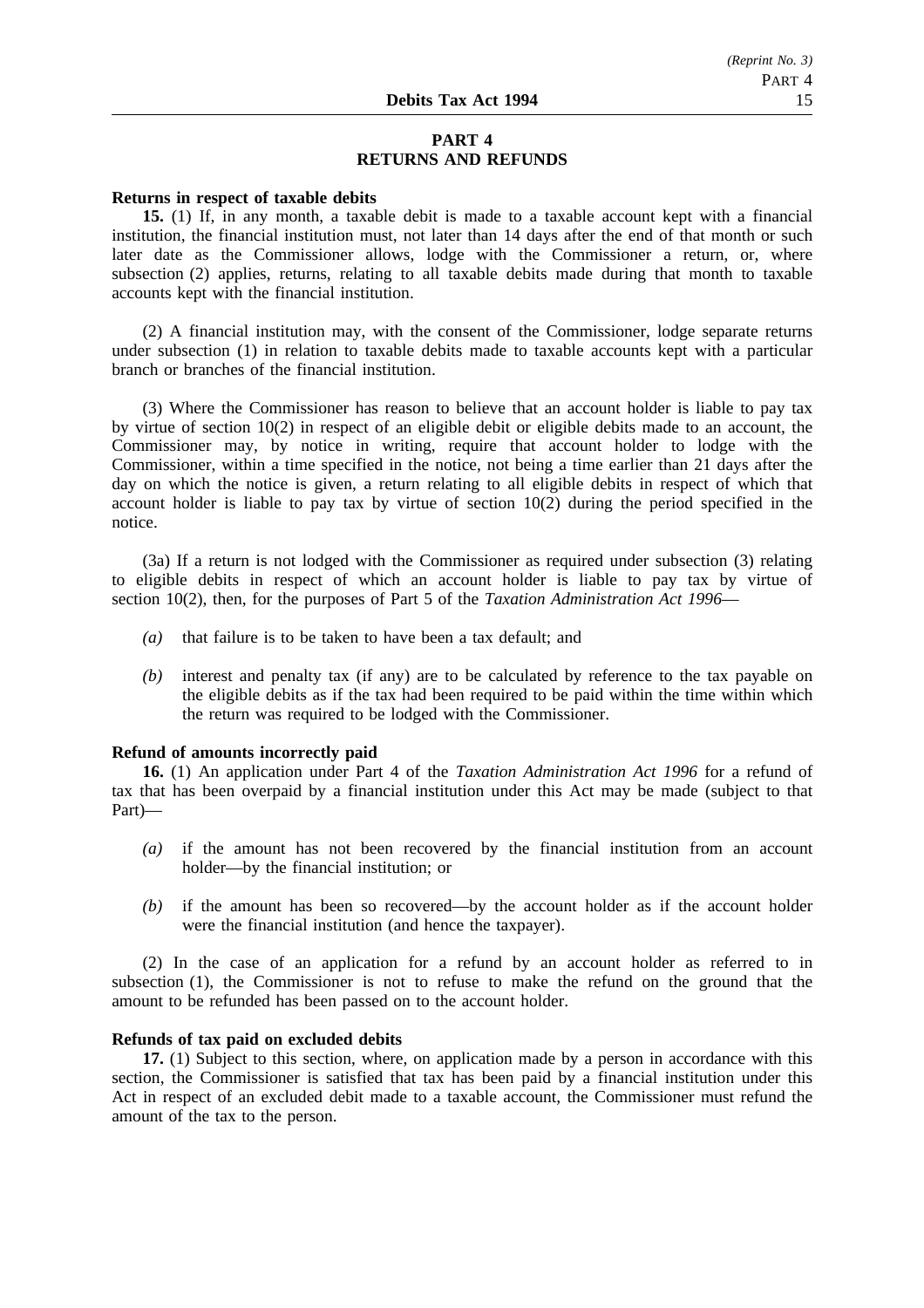- (2) An application may be made under this section—
- *(a)* if the tax has not been recovered by the financial institution from an account holder—by the financial institution; or
- *(b)* if the tax has been so recovered—by the account holder.

(3) In the case of an application for a refund by an account holder as referred to in subsection (2), the Commissioner is not to refuse to make the refund on the ground that the tax to be refunded has been passed on to the account holder.

(4) An application for a refund of tax under this section must be made not later than 5 years after the tax was paid.

(5) Where—

- *(a)* an application has been made under this section for payment of an amount in respect of tax paid by a financial institution; and
- *(b)* the Commissioner is not satisfied that the tax was paid in respect of an excluded debit made to a taxable account,

the Commissioner must cause notice in writing of the decision in relation to the application to be served on the person by whom the application was made.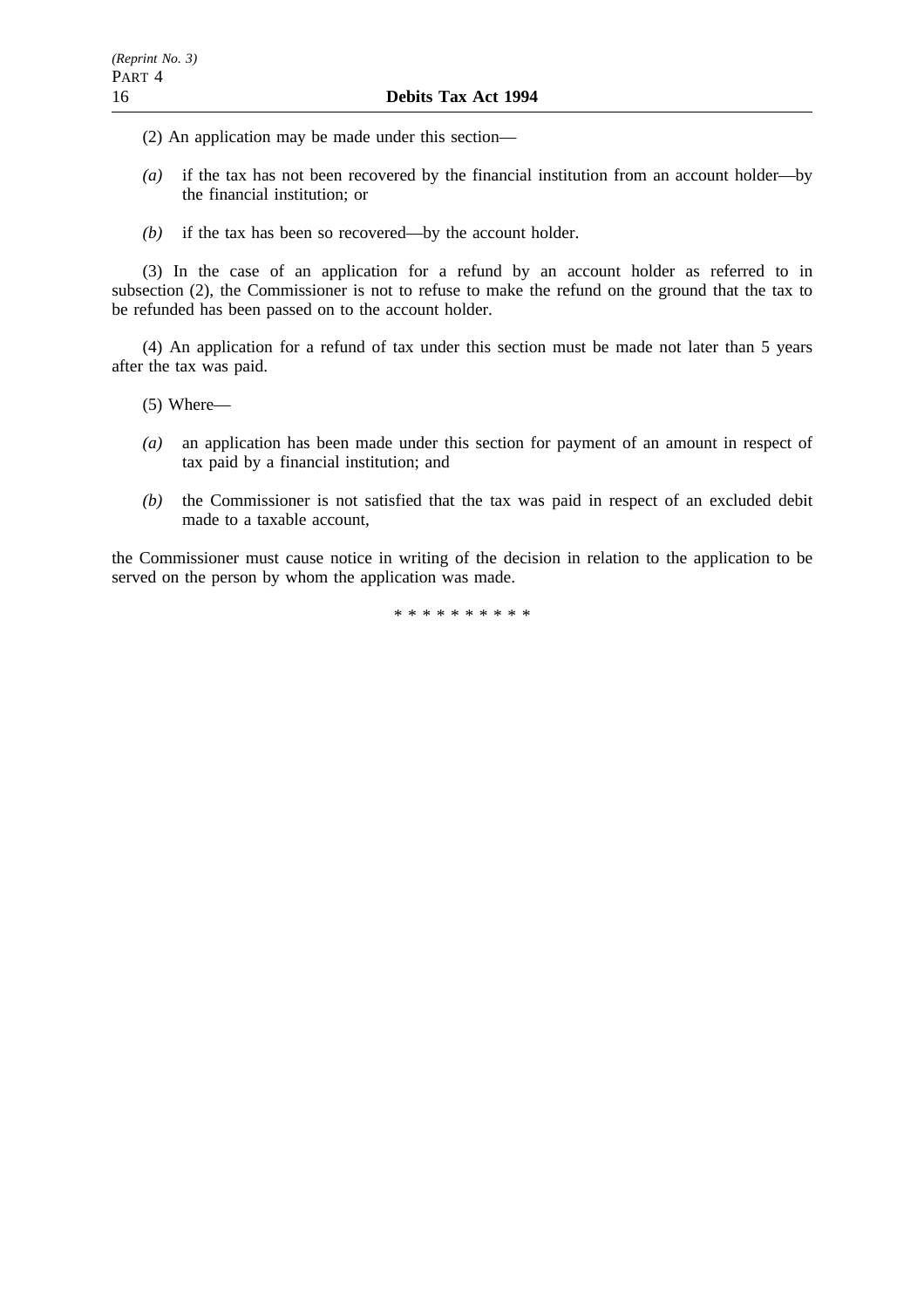### **PART 8 MISCELLANEOUS**

### **Return in relation to exempt accounts**

**44.** (1) A financial institution must, within 2 months, or such further time as the Commissioner allows, after the end of each calendar year, lodge with the Commissioner a return relating to all exempt accounts kept with the financial institution during the year concerned.

- (2) A return required to be lodged by a financial institution under subsection (1) must be—
- *(a)* if the Commissioner agrees to the return being in the form of a disc, tape or other device from which information required by the Commissioner to be contained in the return is capable of being reproduced—in that form; or
- *(b)* in any other case—in writing in accordance with a form approved by the Commissioner and containing such particulars as are required by that form.

\*\*\*\*\*\*\*\*\*\*

### **Regulations**

**53.** (1) The Governor may make regulations, not inconsistent with this Act, for or with respect to any matter that by this Act is required or permitted to be prescribed or that is necessary or convenient to be prescribed for carrying out or giving effect to this Act.

(2) A regulation may create an offence punishable by a fine not exceeding \$750.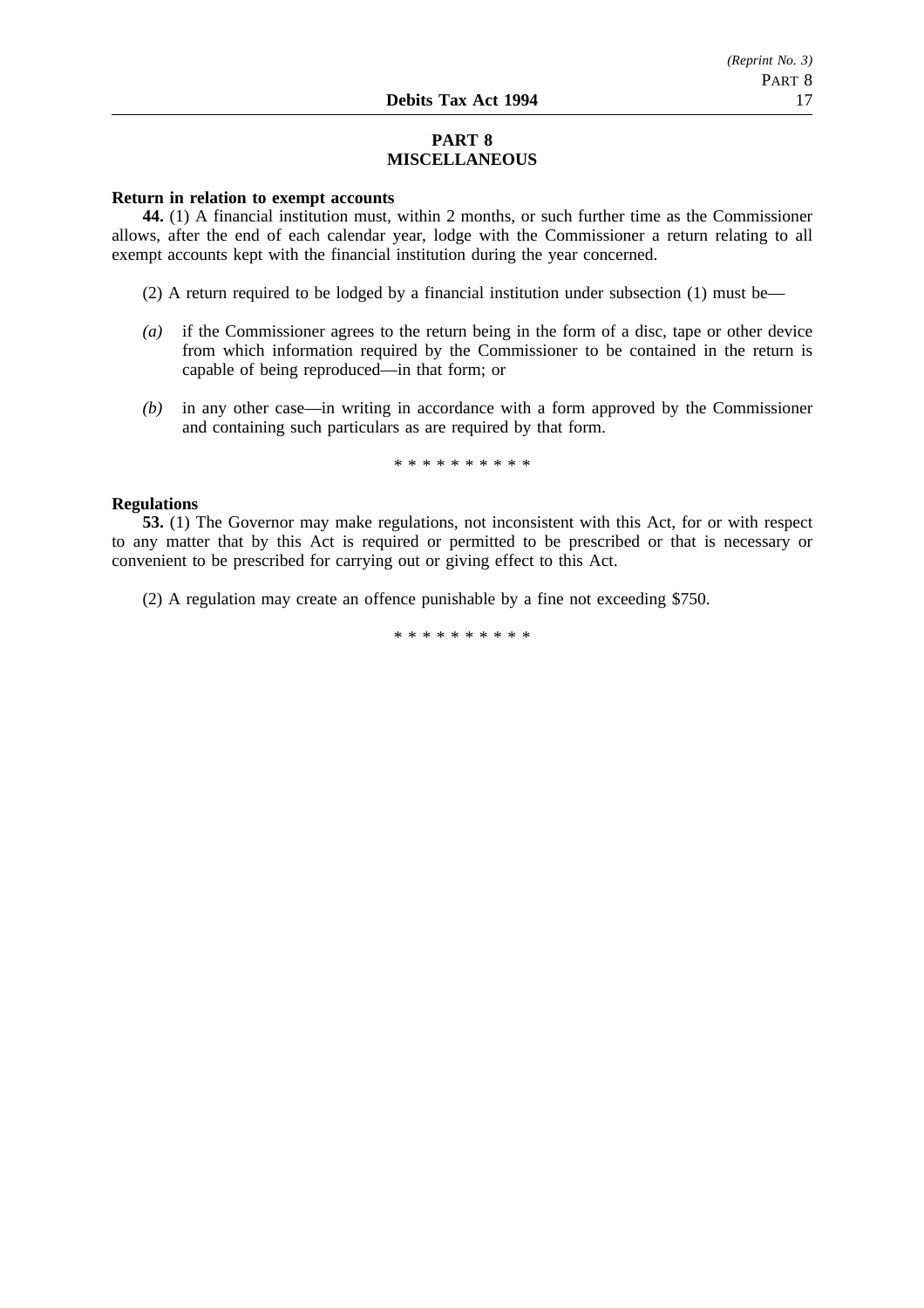*(Reprint No. 3)* SCHEDULE<br>18

# **SCHEDULE**

*Amount of tax*

| Column 1<br>Range of amounts of taxable debits<br>or eligible debits | Column 2<br>Amount of tax |
|----------------------------------------------------------------------|---------------------------|
| Not less than \$1 but less than \$100                                | 30 cents                  |
| Not less than \$100 but less than \$500                              | 70 cents                  |
| Not less than \$500 but less than \$5 000                            | \$1.50                    |
| Not less than \$5 000 but less than \$10 000                         | \$3.00                    |
| \$10,000 or more                                                     | \$4.00                    |